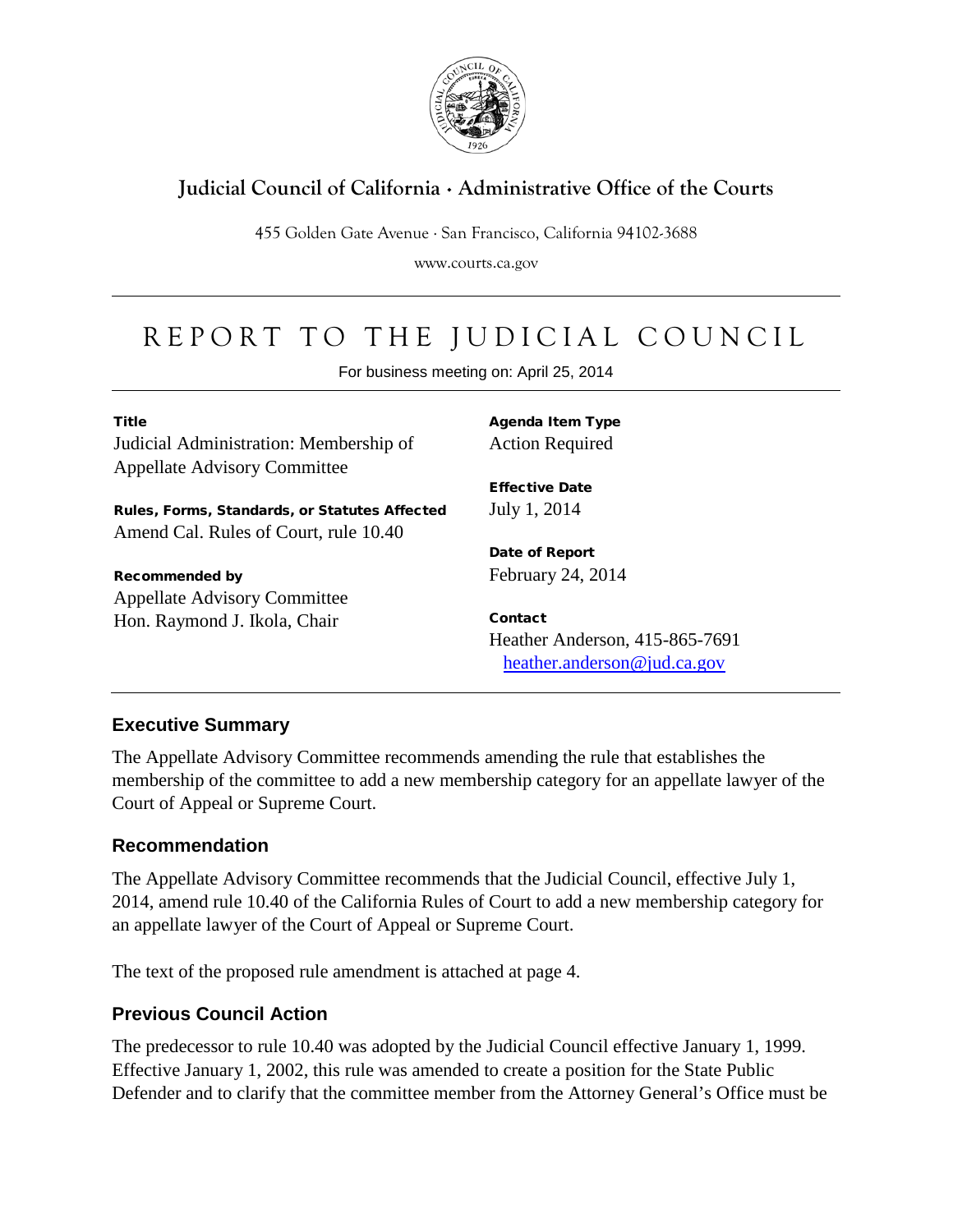an appellate attorney. The rule was renumbered as rule 10.40 on January 1, 2007, but not substantively changed.

#### **Rationale for Recommendation**

Rule 10.40 of the California Rules of Court establishes the charge and membership of the Judicial Council's Appellate Advisory Committee. Subdivision (c) of this rule currently establishes the categories of members on the committee to include at least one member from each of the following categories:

- Justice of the Supreme Court;
- Justice of the Court of Appeal;
- Trial court judicial officer with experience in the appellate division;
- Clerk/administrator of the Supreme Court;
- Appellate court administrator;
- Trial court judicial administrator;
- Civil appellate lawyer;
- Criminal defense appellate lawyer;
- State Public Defender; and
- Appellate lawyer of the Attorney General's Office.

The committee believes it would be helpful to the committee if the current membership were expanded to include a category for an appellate lawyer of the Court of Appeal or Supreme Court. The committee's view is that an individual from this background would provide a unique perspective on appellate procedure and appellate court administration, one that differs from that of the appellate justices, clerk/administrators, and attorneys that represent parties in appellate proceedings. The committee is therefore proposing to amend rule 10.40 to add a new membership category for an appellate lawyer of the Court of Appeal or Supreme Court.

## **Comments, Alternatives Considered, and Policy Implications**

#### **Comments**

This proposal was circulated between January 13 and February 14, 2014. Eleven individuals or organizations submitted comments on this proposal. All the commentators agreed with the proposal. The full text of the comments received is set out in the attached comment chart. Based on these comments, the committee recommends that the proposal be adopted as circulated for public comment.

#### **Other alternatives considered**

The committee considered not recommending this rule amendment on the basis that an appellate court attorney could, in theory, be appointed under the category of "civil appellate lawyer." However, the committee's experience is that appellate court attorneys have rarely applied for the committee under that category. The committee's view is that appropriate candidates are much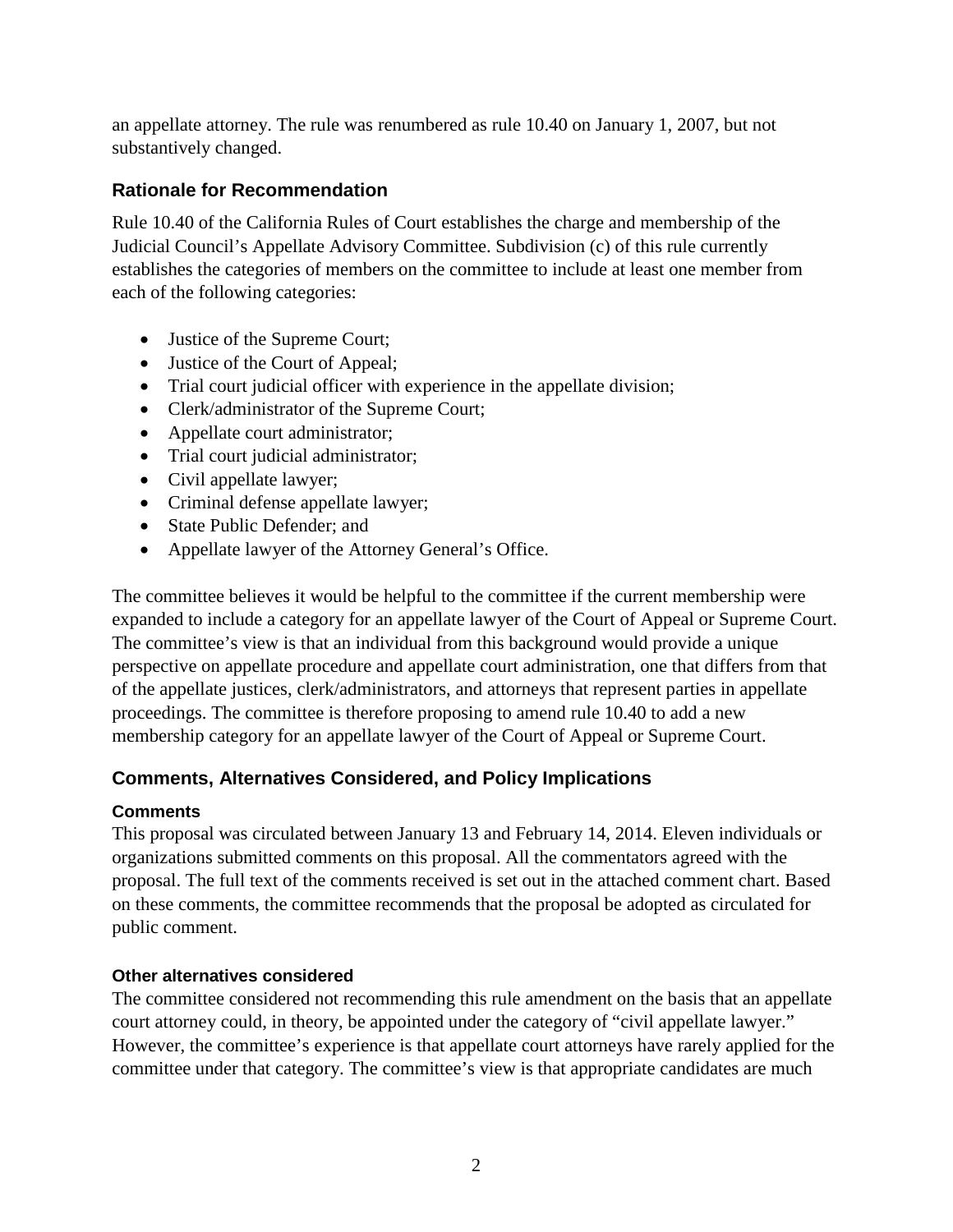more likely to apply for appointment to the committee if they see an opening in a membership category that is specifically designated for individuals in their position.

#### **Implementation Requirements, Costs, and Operational Impacts**

Adding an additional member to the Appellate Advisory Committee will result in a small increase in meeting costs of approximately \$265 per year. There is also likely to be a very small increase in workload for the Administrative Office of the Courts staff associated with the nominations and appointment process.

#### **Attachments**

- 1. Cal. Rules of Court, rules 10.40, at page 4
- 2. Comment chart at pages 5–7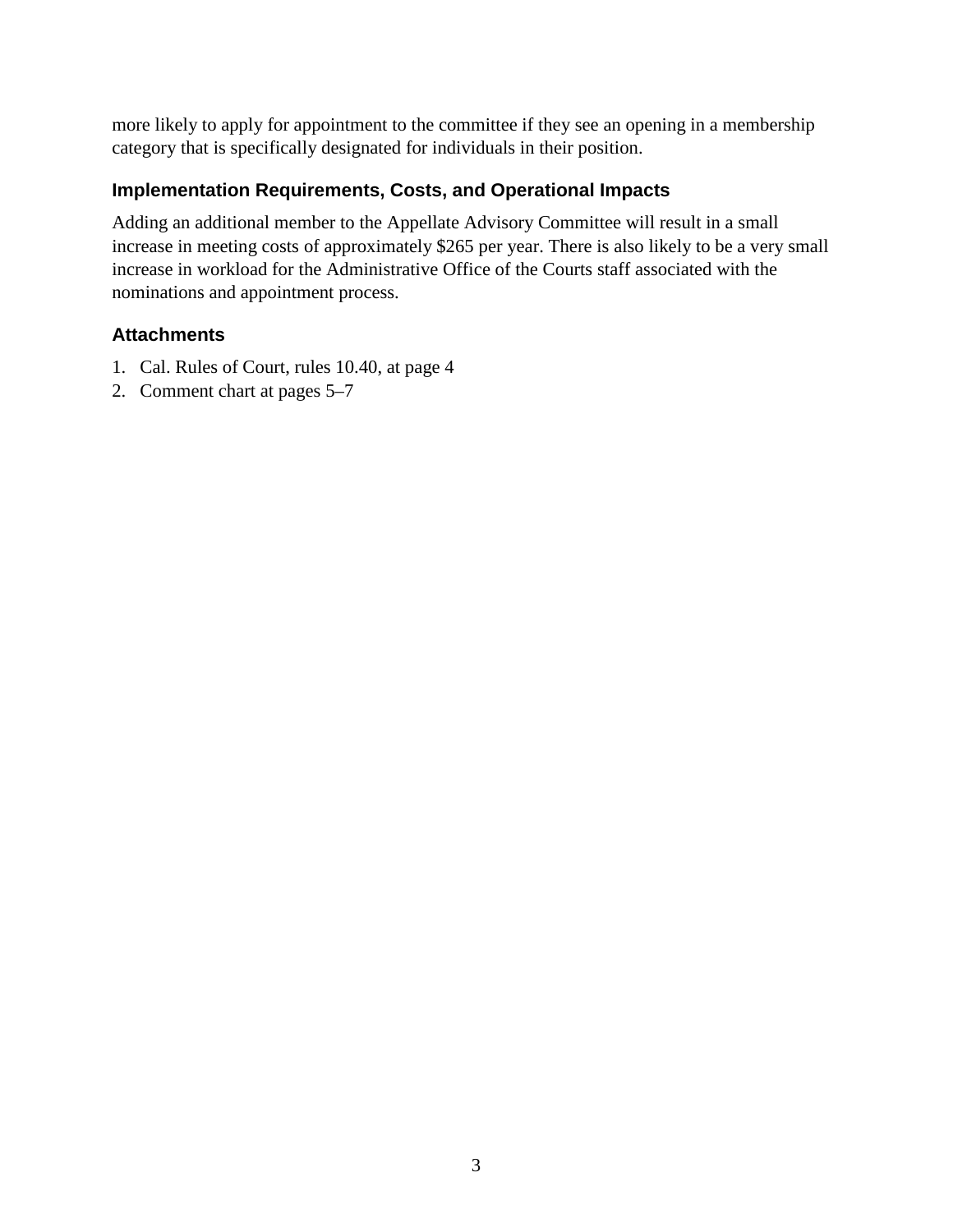Rule 10.40 of the California Rules of Court is amended, effective July 1, 2014, to read:

| $\mathbf{1}$<br>$\overline{c}$   |     | Rule 10.40. Appellate Advisory Committee |                                                                                       |  |  |  |  |
|----------------------------------|-----|------------------------------------------|---------------------------------------------------------------------------------------|--|--|--|--|
| $\mathfrak{Z}$<br>$\overline{4}$ |     | $(a)$ – $(b)$ * * *                      |                                                                                       |  |  |  |  |
| 5                                | (c) | Membership                               |                                                                                       |  |  |  |  |
| 6                                |     |                                          |                                                                                       |  |  |  |  |
| $\overline{7}$<br>$8\,$          |     |                                          | The committee must include at least one member from each of the following categories: |  |  |  |  |
| 9                                |     | (1)                                      | Supreme Court justice;                                                                |  |  |  |  |
| 10                               |     |                                          |                                                                                       |  |  |  |  |
| 11                               |     | (2)                                      | Court of Appeal justice;                                                              |  |  |  |  |
| 12                               |     |                                          |                                                                                       |  |  |  |  |
| 13                               |     | (3)                                      | Trial court judicial officer with experience in the appellate division;               |  |  |  |  |
| 14                               |     |                                          |                                                                                       |  |  |  |  |
| 15<br>16                         |     | (4)                                      | Supreme Court clerk administrator;                                                    |  |  |  |  |
| 17                               |     | (5)                                      | Appellate court administrator;                                                        |  |  |  |  |
| 18                               |     |                                          |                                                                                       |  |  |  |  |
| 19                               |     | (6)                                      | Trial court judicial administrator;                                                   |  |  |  |  |
| 20                               |     |                                          |                                                                                       |  |  |  |  |
| 21                               |     | (7)                                      | Civil appellate lawyer;                                                               |  |  |  |  |
| 22                               |     |                                          |                                                                                       |  |  |  |  |
| 23                               |     | (8)                                      | Criminal defense appellate lawyer;                                                    |  |  |  |  |
| 24                               |     |                                          |                                                                                       |  |  |  |  |
| 25                               |     | (9)                                      | State Public Defender; and                                                            |  |  |  |  |
| 26                               |     |                                          |                                                                                       |  |  |  |  |
| 27<br>28                         |     | (10)                                     | Appellate lawyer of the Attorney General's Office.; and                               |  |  |  |  |
| 29                               |     | (11)                                     | Appellate lawyer of the Court of Appeal or Supreme Court.                             |  |  |  |  |
| 30                               |     |                                          |                                                                                       |  |  |  |  |
| 31                               |     |                                          |                                                                                       |  |  |  |  |
|                                  |     |                                          |                                                                                       |  |  |  |  |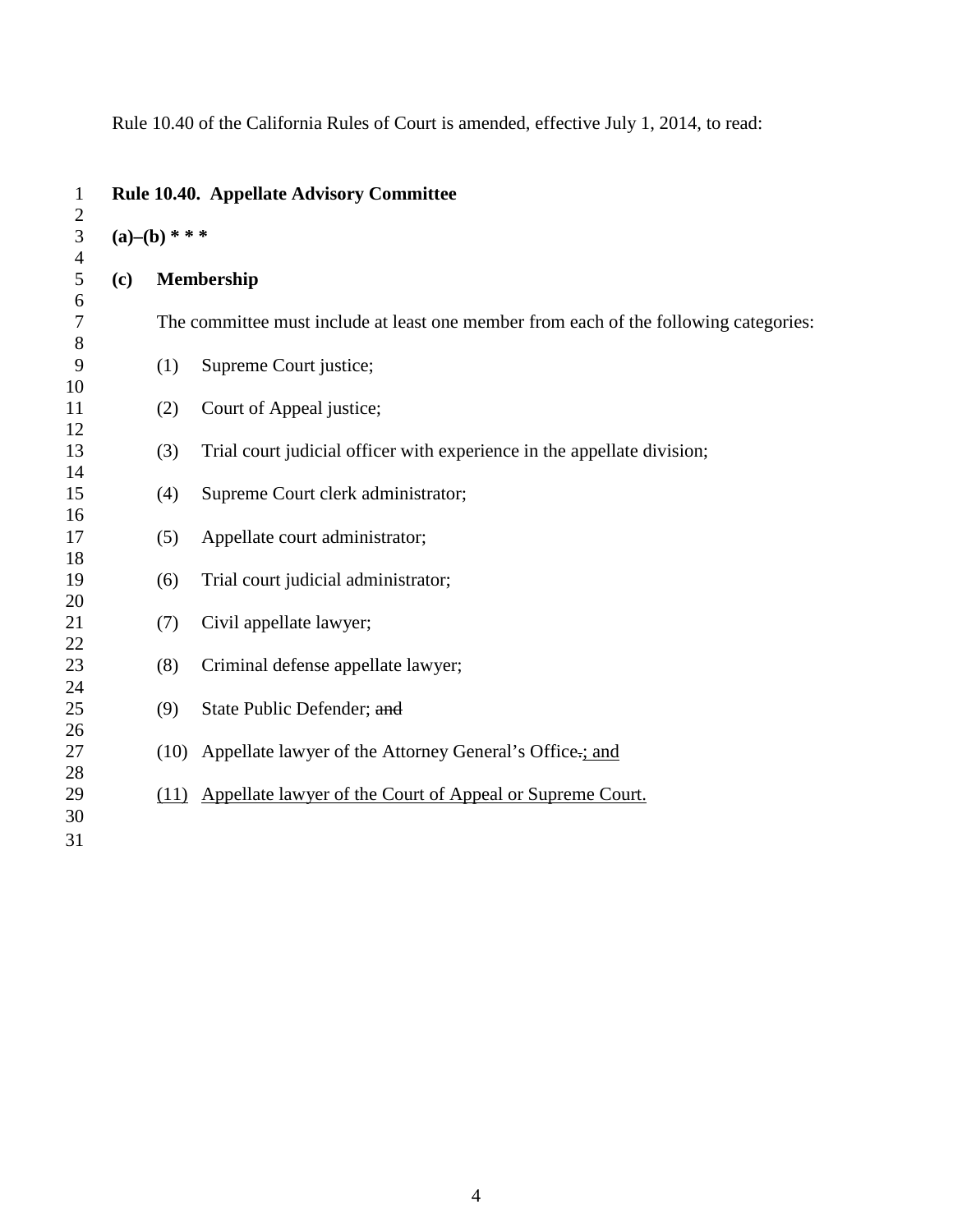# **ITC SP14-01**

**Title of proposal:** Judicial Administration: Membership of Appellate Advisory Committee, Amend Cal. Rules of Court, rule 10.40 All comments are verbatim unless indicated by an asterisk (\*).

|                  | <b>Commentator</b>                                                                                                         | <b>Position</b> | <b>Comment</b>                                                                                                                                                                                                                                                                                                                                                                                                                         | <b>Committee Response</b>                                          |
|------------------|----------------------------------------------------------------------------------------------------------------------------|-----------------|----------------------------------------------------------------------------------------------------------------------------------------------------------------------------------------------------------------------------------------------------------------------------------------------------------------------------------------------------------------------------------------------------------------------------------------|--------------------------------------------------------------------|
| 1.               | <b>Kris Burkes</b><br>Senior Appellate Attorney<br>California Court of Appeal<br>Third Appellate District<br>Sacramento    | $\mathbf{A}$    | I frankly can't believe there isn't an appellate<br>attorney member already.                                                                                                                                                                                                                                                                                                                                                           | The committee notes the commentator's support<br>for the proposal. |
| $\overline{2}$ . | Rhonda Canby<br><b>Appellate Judicial Attorney</b><br>California Court of Appeal<br>Third Appellate District<br>Sacramento | $\mathbf{A}$    | Having been a civil appellate lawyer for about<br>20 years and being new on staff at the court of<br>appeal, I can say with confidence that the<br>perspective of a court attorney is unique. I think<br>the judicial council (and those who work in and<br>practice before the courts) would benefit from<br>hearing that perspective.                                                                                                | The committee notes the commentator's support<br>for the proposal. |
|                  | <b>Committee on Appellate Courts</b><br>State Bar of California<br>By: Kiro Klatchko, Chair (2013-2014)                    | $\mathbf{A}$    | The Committee supports this proposal. The<br>Committee, which often comments on and<br>makes proposals to the Appellate Advisory<br>Committee, seeks to include members who are<br>appellate lawyers of the Court of Appeal or<br>Supreme Court. We have found that those<br>Committee members provide a unique and<br>important perspective on the issues that are<br>raised.<br>Thank you for your consideration of our<br>comments. | The committee notes the commentator's support<br>for the proposal. |
| $\overline{2}$ . | <b>Betsy Forbath</b><br>Senior Appellate Attorney<br>California Court of Appeal<br>Fourth Appellate District<br>Santa Ana  | $\mathbf{A}$    | I agree with the proposal. It would be very<br>useful to have input from a Supreme Court or<br>Court of Appeal staff attorney on the appellate<br>rules. I think it would be particularly useful if<br>the attorney appointed is a managing or<br>supervising attorney (as opposed to a chambers<br>attorney) as they are usually the ones involved                                                                                    | The committee notes the commentator's support<br>for the proposal. |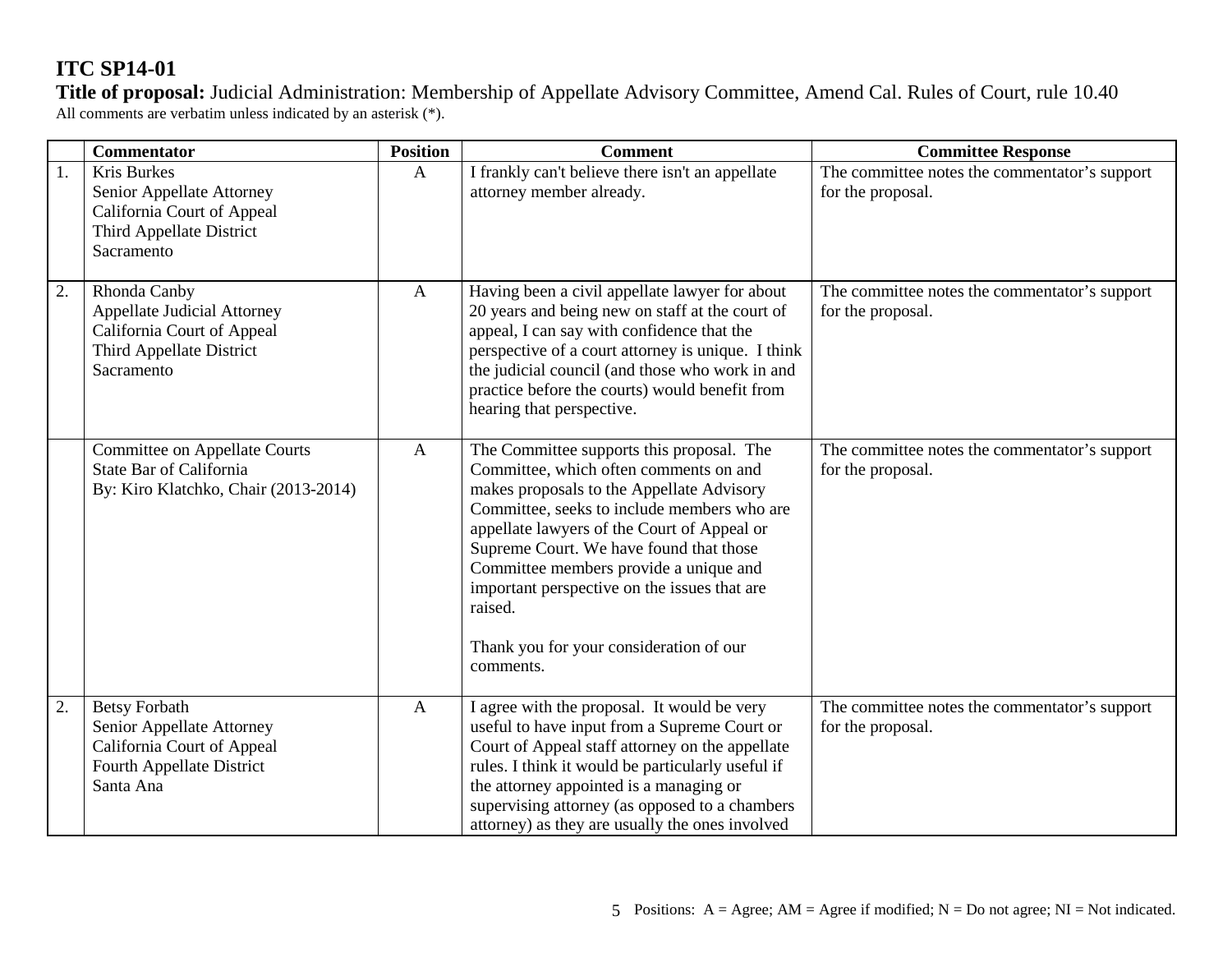# **ITC SP14-01**

**Title of proposal:** Judicial Administration: Membership of Appellate Advisory Committee, Amend Cal. Rules of Court, rule 10.40 All comments are verbatim unless indicated by an asterisk (\*).

|                  | <b>Commentator</b>                                                                                                        | <b>Position</b> | <b>Comment</b>                                                                                                                                                                                                                                                                                                                                                                                                                                                                                                               | <b>Committee Response</b>                                          |
|------------------|---------------------------------------------------------------------------------------------------------------------------|-----------------|------------------------------------------------------------------------------------------------------------------------------------------------------------------------------------------------------------------------------------------------------------------------------------------------------------------------------------------------------------------------------------------------------------------------------------------------------------------------------------------------------------------------------|--------------------------------------------------------------------|
|                  |                                                                                                                           |                 | in construing and applying the court rules in the<br>first instance (e.g., in processing motions etc.<br>before cases are fully briefed and assigned).                                                                                                                                                                                                                                                                                                                                                                       |                                                                    |
| $\overline{3}$ . | Donna R. Hecht<br>Lead Appellate Court Attorney<br>Riverside<br>California Court of Appeal<br>Fourth Appellate District   | $\mathbf{A}$    | 'Bout time.                                                                                                                                                                                                                                                                                                                                                                                                                                                                                                                  | The committee notes the commentator's support<br>for the proposal. |
| 4.               | Brendon Ishikawa<br>Lead Appellate Court Attorney<br>California Court of Appeal<br>Third Appellate District<br>Sacramento | $\mathbf{A}$    | I support the proposal to include an appellate<br>attorney from either the California Supreme<br>Court or the Court of Appeal. As lead appellate<br>attorney in the chambers of an associate justice<br>on the Court of Appeal, I have occasion to learn<br>of difficulties or ambiguities in applying<br>appellate rules. Thus, I believe a full and fair<br>consideration of rules and proposed changes<br>will be enhanced by the participation of an<br>appellate attorney from one of California's<br>appellate courts. | The committee notes the commentator's support<br>for the proposal. |
| $\overline{5}$ . | Nina Levin<br>Senior Appellate Court Attorney<br>California Court of Appeal<br>Second Appellate District<br>Los Angeles   | $\mathbf{A}$    | An excellent idea, since we are on the front<br>lines of appellate work and have to deal with<br>any changes to the appellate rules.                                                                                                                                                                                                                                                                                                                                                                                         | The committee notes the commentator's support<br>for the proposal. |
| $\overline{6}$ . | Lynn Loschin<br>Senior Appellate Court Attorney<br>California Court of Appeal<br>Fourth Appellate District<br>Santa Ana   | $\mathbf{A}$    | Because appellate court lawyers are intimately<br>familiar with issues such as briefing, the record<br>on appeal, appellate motion practice, and other<br>procedural and administrative aspects of the<br>appellate courts, the inclusion of an appellate<br>court attorney would be a worthy addition to the                                                                                                                                                                                                                | The committee notes the commentator's support<br>for the proposal. |